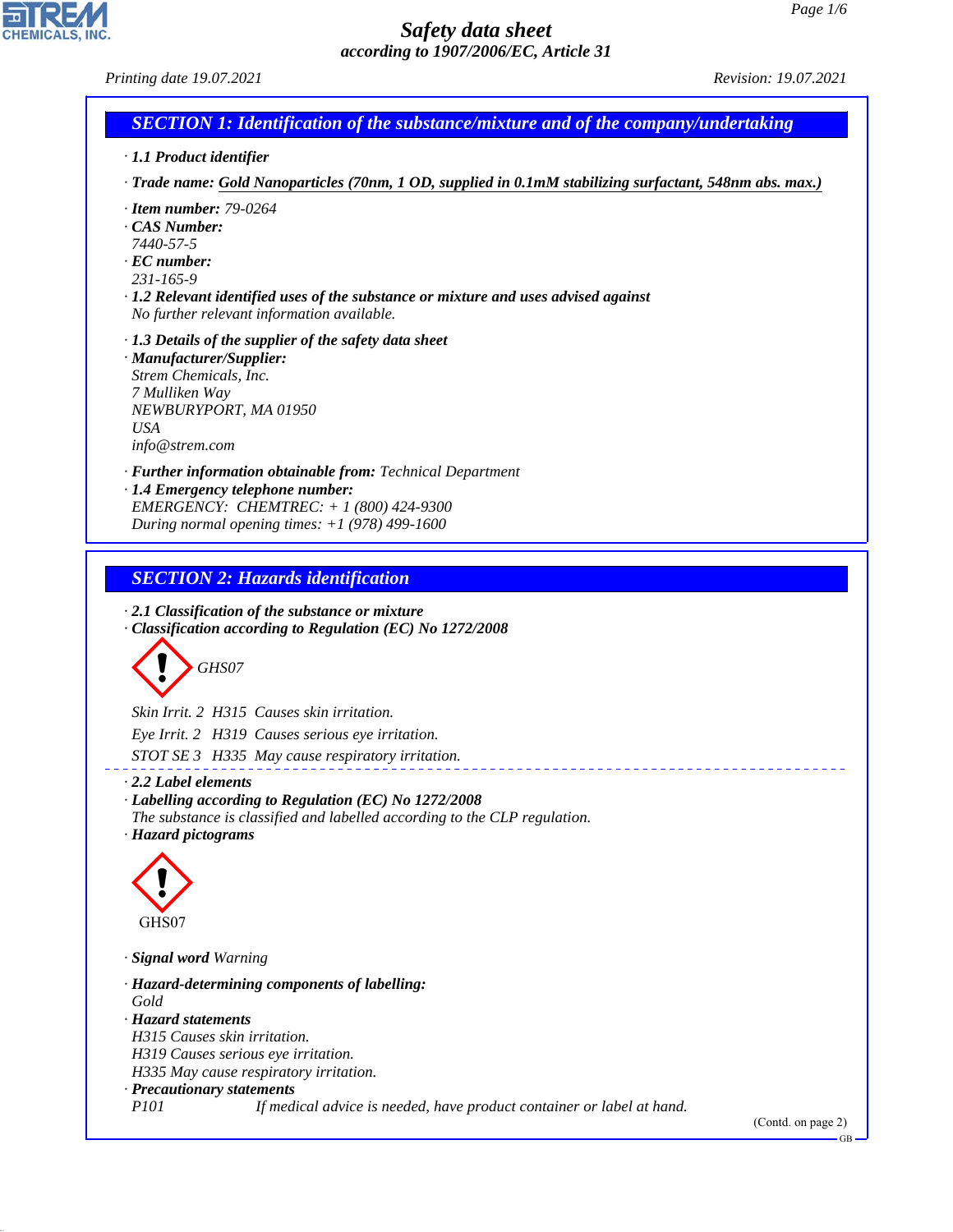*Printing date 19.07.2021 Revision: 19.07.2021*

*Trade name: Gold Nanoparticles (70nm, 1 OD, supplied in 0.1mM stabilizing surfactant, 548nm abs. max.)*

|                           | (Contd. of page 1)                                                                                    |
|---------------------------|-------------------------------------------------------------------------------------------------------|
| <i>P102</i>               | Keep out of reach of children.                                                                        |
| <i>P103</i>               | Read label before use.                                                                                |
| P <sub>235</sub>          | Keep cool.                                                                                            |
| P <sub>262</sub>          | Do not get in eyes, on skin, or on clothing.                                                          |
| P <sub>280</sub>          | Wear protective gloves/protective clothing/eye protection/face protection.                            |
|                           | P305+P351+P338 IF IN EYES: Rinse cautiously with water for several minutes. Remove contact lenses, if |
|                           | present and easy to do. Continue rinsing.                                                             |
| <i>P410</i>               | Protect from sunlight.                                                                                |
| <i>P501</i>               | Dispose of contents/container in accordance with local/regional/national/international                |
|                           | regulations.                                                                                          |
| $\cdot$ 2.3 Other hazards |                                                                                                       |
|                           |                                                                                                       |

*· Results of PBT and vPvB assessment*

*· PBT: Not applicable.*

*· vPvB: Not applicable.*

## *SECTION 3: Composition/information on ingredients*

*· 3.1 Chemical characterisation: Substances · CAS No. Description 7440-57-5 Gold · Identification number(s) · EC number: 231-165-9*

### *SECTION 4: First aid measures*

*· 4.1 Description of first aid measures*

- *· After inhalation: In case of unconsciousness place patient stably in side position for transportation.*
- *· After skin contact: Immediately wash with water and soap and rinse thoroughly.*
- *· After eye contact:*
- *Rinse opened eye for several minutes under running water. If symptoms persist, consult a doctor.*
- *· After swallowing: If symptoms persist consult doctor.*
- *· 4.2 Most important symptoms and effects, both acute and delayed No further relevant information available.*
- *· 4.3 Indication of any immediate medical attention and special treatment needed*
- *No further relevant information available.*

#### *SECTION 5: Firefighting measures*

- *· 5.1 Extinguishing media*
- *· Suitable extinguishing agents: Use fire extinguishing methods suitable to surrounding conditions.*
- *· 5.2 Special hazards arising from the substance or mixture No further relevant information available.*
- *· 5.3 Advice for firefighters*

44.1.1

*· Protective equipment: No special measures required.*

## *SECTION 6: Accidental release measures*

- *· 6.1 Personal precautions, protective equipment and emergency procedures Not required.*
- *· 6.2 Environmental precautions: No special measures required.*
- *· 6.3 Methods and material for containment and cleaning up:*

*Absorb with liquid-binding material (sand, diatomite, acid binders, universal binders, sawdust). Dispose contaminated material as waste according to item 13.*

(Contd. on page 3)

GB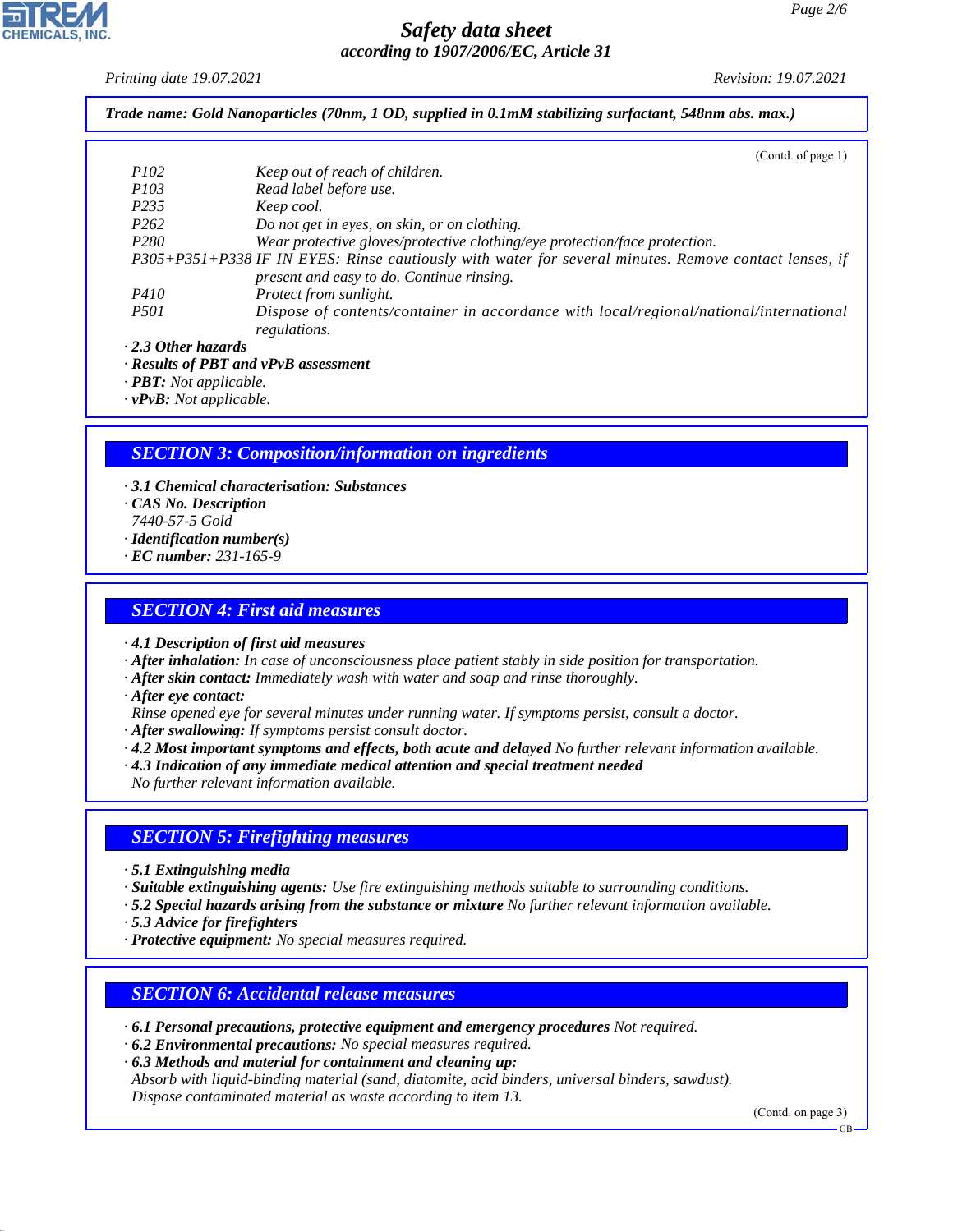#### *Printing date 19.07.2021 Revision: 19.07.2021*

(Contd. of page 2)

*Trade name: Gold Nanoparticles (70nm, 1 OD, supplied in 0.1mM stabilizing surfactant, 548nm abs. max.)*

*Ensure adequate ventilation.*

- *· 6.4 Reference to other sections*
- *See Section 7 for information on safe handling.*
- *See Section 8 for information on personal protection equipment.*
- *See Section 13 for disposal information.*

# *SECTION 7: Handling and storage*

- *· 7.1 Precautions for safe handling No special precautions are necessary if used correctly. · Information about fire - and explosion protection: No special measures required.*
- *· 7.2 Conditions for safe storage, including any incompatibilities*
- *· Storage:*
- *Keep cool.*

*Protect from sunlight.*

- *· Requirements to be met by storerooms and receptacles: No special requirements.*
- *· Information about storage in one common storage facility: Not required.*
- *· Further information about storage conditions: Keep container tightly sealed.*
- *· Recommended storage temperature: Store at temperatures not exceeding 4 °C. Keep cool.*
- *· 7.3 Specific end use(s) No further relevant information available.*

### *SECTION 8: Exposure controls/personal protection*

- *· Additional information about design of technical facilities: No further data; see item 7.*
- *· 8.1 Control parameters*
- *· Ingredients with limit values that require monitoring at the workplace: Not required.*
- *· Additional information: The lists valid during the making were used as basis.*
- *· 8.2 Exposure controls*
- *· Personal protective equipment:*
- *· General protective and hygienic measures: Keep away from foodstuffs, beverages and feed. Immediately remove all soiled and contaminated clothing Wash hands before breaks and at the end of work. Avoid contact with the eyes and skin.*

*· Respiratory protection:*

*In case of brief exposure or low pollution use respiratory filter device. In case of intensive or longer exposure use self-contained respiratory protective device.*

*· Protection of hands:*



44.1.1

\_S*Protective gloves*

*The glove material has to be impermeable and resistant to the product/ the substance/ the preparation. Due to missing tests no recommendation to the glove material can be given for the product/ the preparation/ the chemical mixture.*

*Selection of the glove material on consideration of the penetration times, rates of diffusion and the degradation · Material of gloves*

*The selection of the suitable gloves does not only depend on the material, but also on further marks of quality and varies from manufacturer to manufacturer.*

(Contd. on page 4)

GB

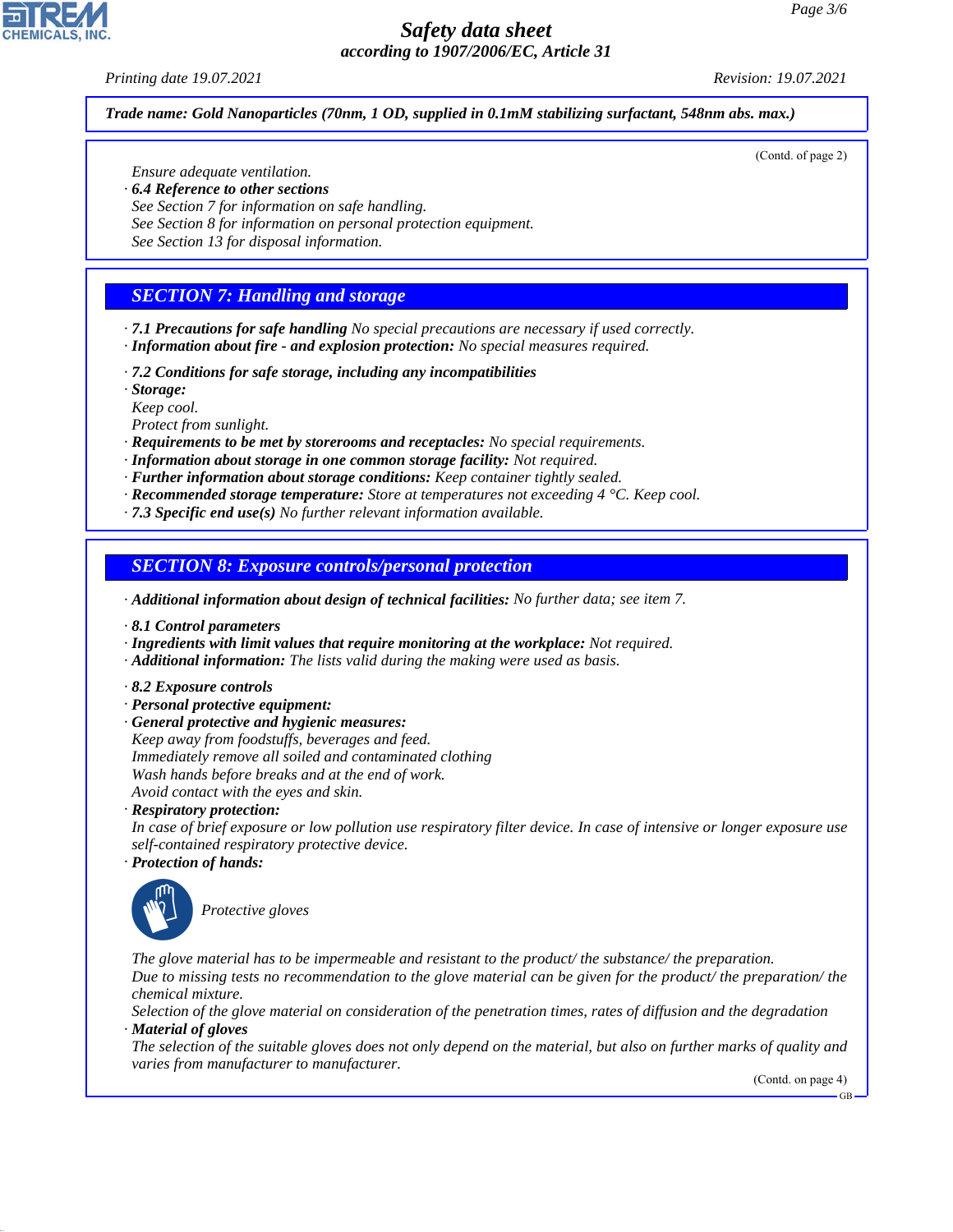*Printing date 19.07.2021 Revision: 19.07.2021*

CHEMICALS, INC.

44.1.1

| · Penetration time of glove material                        | (Contd. of page 3)                                                                                          |
|-------------------------------------------------------------|-------------------------------------------------------------------------------------------------------------|
|                                                             | The exact break through time has to be found out by the manufacturer of the protective gloves and has to be |
| observed.                                                   |                                                                                                             |
| $\cdot$ Eye protection:                                     |                                                                                                             |
|                                                             |                                                                                                             |
| Tightly sealed goggles                                      |                                                                                                             |
| · 9.1 Information on basic physical and chemical properties |                                                                                                             |
| · General Information                                       |                                                                                                             |
| $\cdot$ Appearance:                                         |                                                                                                             |
| Form:                                                       | Liquid                                                                                                      |
| Colour:                                                     | Pink                                                                                                        |
| $\cdot$ Odour:                                              | <b>Odourless</b>                                                                                            |
| · Odour threshold:                                          | Not determined.                                                                                             |
| $\cdot$ pH-value:                                           | Not determined.                                                                                             |
| · Change in condition                                       |                                                                                                             |
| Melting point/freezing point:                               | 1.064 °C                                                                                                    |
| Initial boiling point and boiling range: $2.067^{\circ}$ C  |                                                                                                             |
| · Flash point:                                              | Not applicable.                                                                                             |
| · Flammability (solid, gas):                                | Not determined.                                                                                             |
| · Ignition temperature:                                     |                                                                                                             |
| <b>Decomposition temperature:</b>                           | Not determined.                                                                                             |
| · Auto-ignition temperature:                                | Not determined.                                                                                             |
| · Explosive properties:                                     | Product does not present an explosion hazard.                                                               |
| · Explosion limits:                                         |                                                                                                             |
| Lower:                                                      | Not determined.                                                                                             |
| <b>Upper:</b>                                               | Not determined.                                                                                             |
| · Vapour pressure:                                          | Not determined.                                                                                             |
| $\cdot$ Density at 20 $\textdegree$ C:                      | 19.3 $g/cm^3$                                                                                               |
| $\cdot$ Relative density                                    | Not determined.                                                                                             |
| · Vapour density                                            | Not determined.                                                                                             |
| $\cdot$ Evaporation rate                                    | Not determined.                                                                                             |
| · Solubility in / Miscibility with                          |                                                                                                             |
| water:                                                      | Not miscible or difficult to mix.                                                                           |
| · Partition coefficient: n-octanol/water:                   | Not determined.                                                                                             |
| · Viscosity:                                                |                                                                                                             |
| Dynamic:                                                    | Not determined.                                                                                             |
| Kinematic:                                                  | Not determined.                                                                                             |
| · Solvent content:                                          |                                                                                                             |
| <b>Organic solvents:</b>                                    | $0.0\%$                                                                                                     |
| $VOC$ (EC)                                                  | $0.00\%$                                                                                                    |
| .9.2 Other information                                      | No further relevant information available.                                                                  |

(Contd. on page 5)

GB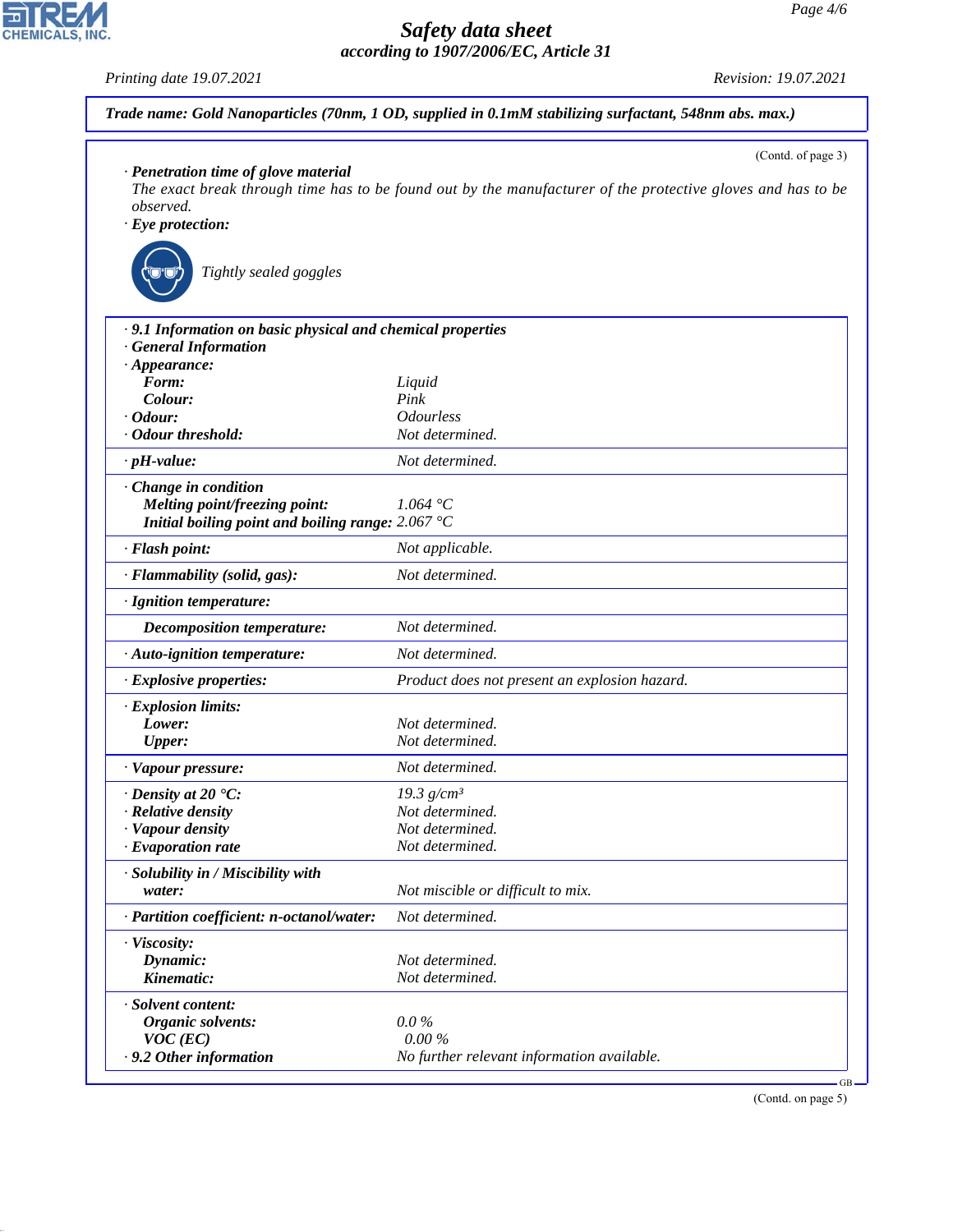*Printing date 19.07.2021 Revision: 19.07.2021*

*Trade name: Gold Nanoparticles (70nm, 1 OD, supplied in 0.1mM stabilizing surfactant, 548nm abs. max.)*

(Contd. of page 4)

### *SECTION 10: Stability and reactivity*

- *· 10.1 Reactivity No further relevant information available.*
- *· 10.2 Chemical stability*
- *· Thermal decomposition / conditions to be avoided: No decomposition if used according to specifications.*
- *· 10.3 Possibility of hazardous reactions No dangerous reactions known.*
- *· 10.4 Conditions to avoid No further relevant information available.*
- *· 10.5 Incompatible materials: No further relevant information available.*
- *· 10.6 Hazardous decomposition products: No dangerous decomposition products known.*

#### *SECTION 11: Toxicological information*

- *· 11.1 Information on toxicological effects*
- *· Acute toxicity Based on available data, the classification criteria are not met.*
- *· Primary irritant effect:*
- *· Skin corrosion/irritation*
- *Causes skin irritation.*
- *· Serious eye damage/irritation*
- *Causes serious eye irritation.*
- *· Respiratory or skin sensitisation Based on available data, the classification criteria are not met.*
- *· CMR effects (carcinogenity, mutagenicity and toxicity for reproduction)*
- *· Germ cell mutagenicity Based on available data, the classification criteria are not met.*
- *· Carcinogenicity Based on available data, the classification criteria are not met.*
- *· Reproductive toxicity Based on available data, the classification criteria are not met.*
- *· STOT-single exposure*
- *May cause respiratory irritation.*
- *· STOT-repeated exposure Based on available data, the classification criteria are not met.*
- *· Aspiration hazard Based on available data, the classification criteria are not met.*

## *SECTION 12: Ecological information*

- *· 12.1 Toxicity*
- *· Aquatic toxicity: No further relevant information available.*
- *· 12.2 Persistence and degradability No further relevant information available.*
- *· 12.3 Bioaccumulative potential No further relevant information available.*
- *· 12.4 Mobility in soil No further relevant information available.*
- *· Additional ecological information:*
- *· General notes: Not known to be hazardous to water.*
- *· 12.5 Results of PBT and vPvB assessment*
- *· PBT: Not applicable.*
- *· vPvB: Not applicable.*
- *· 12.6 Other adverse effects No further relevant information available.*

#### *SECTION 13: Disposal considerations*

- *· 13.1 Waste treatment methods*
- *· Recommendation*

44.1.1

*Must not be disposed together with household garbage. Do not allow product to reach sewage system.*

(Contd. on page 6)

GB